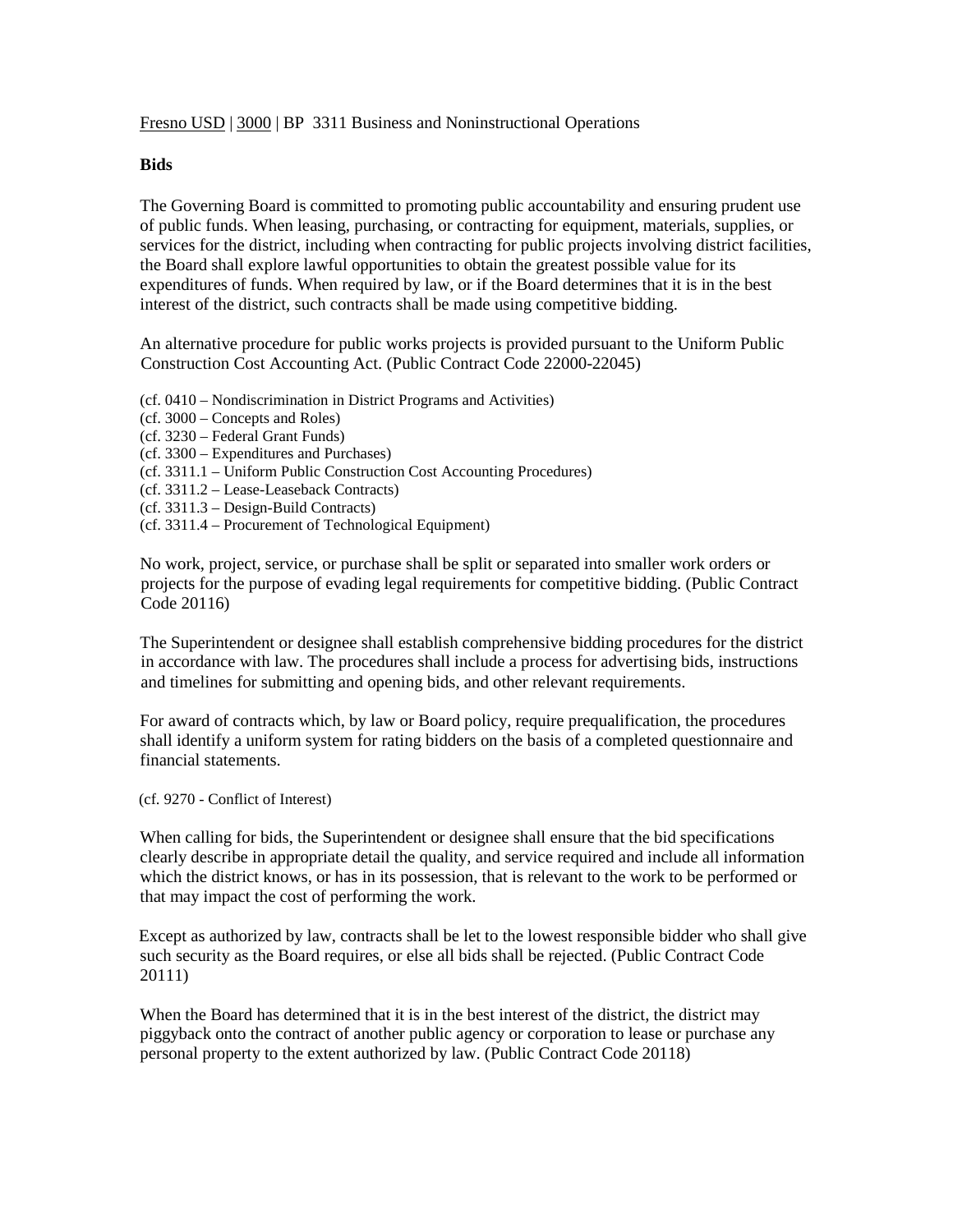*Fresno Unified School District does not harass, intimidate, or discriminate on the basis of race, color, ethnicity, national origin, immigration status, ancestry, age, creed, religion, political affiliation, gender, gender identity or expression or genetic information, mental or physical disability, sex, sexual orientation, parental or marital status, military veteran status, or any other basis protected by law or regulation, in its educational program(s) or employment.*

Legal Reference: EDUCATION CODE 17070.10-17079.30 Leroy F. Greene School Facilities Act 17250.10-17250.55 Design-build contracts 17406 Lease-leaseback contracts 17595 Purchases through Department of General Services 17602 Purchase of surplus property from federal agencies 38083 Purchase of perishable foodstuffs and seasonable commodities 38110-38120 Apparatus and supplies 39802 Transportation Services BUSINESS AND PROFESSIONS CODE 7056 General engineering contractor 7057 General Building contractor CODE OF CIVIL PROCEDURE 446 Verification of pleadings GOVERNMENT CODE 4217.10-4217.18 Energy conservation contracts 4330-4334 Preference of California-made materials 6252 Definition of public record 53060 Special services and advice 54201-54205 Purchase of supplies and equipment by local agencies PUBLIC CONTRACT CODE 1102 Emergencies 1103 Definition responsible bidder 2000-2002 Responsive bidders 3000-3010 Roofing projects 3400 Bids, specifications by brand or trade name not permitted 3410 United States produce and processed foods 4113 Prime contractor; subcontractor 6610 Bid visits 12200 Definitions, recycled goods, materials and supplies 20101-20103.7 Public construction projects, requirements for bidding 20103.8 Award of Contracts 20110-20118.4 Local Agency Public Construction Act; school districts 20189 Bidder's security, earthquake relief 22000-22045 Alternative procedures for public projects (UPCCAA) 22152 Recycled product procurement COURT DECISIONS Los Angeles Unified School District v. Great American Insurance Co., (2010) 49 Cal.th 739 Great West Contractors Inc. v. Irvine Unified School District, (2010) 187 Cal.App.4th 1425 Marshall v. Pasadena Unified School District, (2004) 119 Cal.App.4th 1241 City of Inglewood-Los Angeles County Civic Center Authority v. Superior Court, (1972) 7 Cal.3d 861 Konica Business Machines v. Regents of the University of California, (1988) 206 Cal.App.3d 449 ATTORNEY GENERAL OPINIONS 89 Ops. Cal. Atty. Gen. 1 (2006)